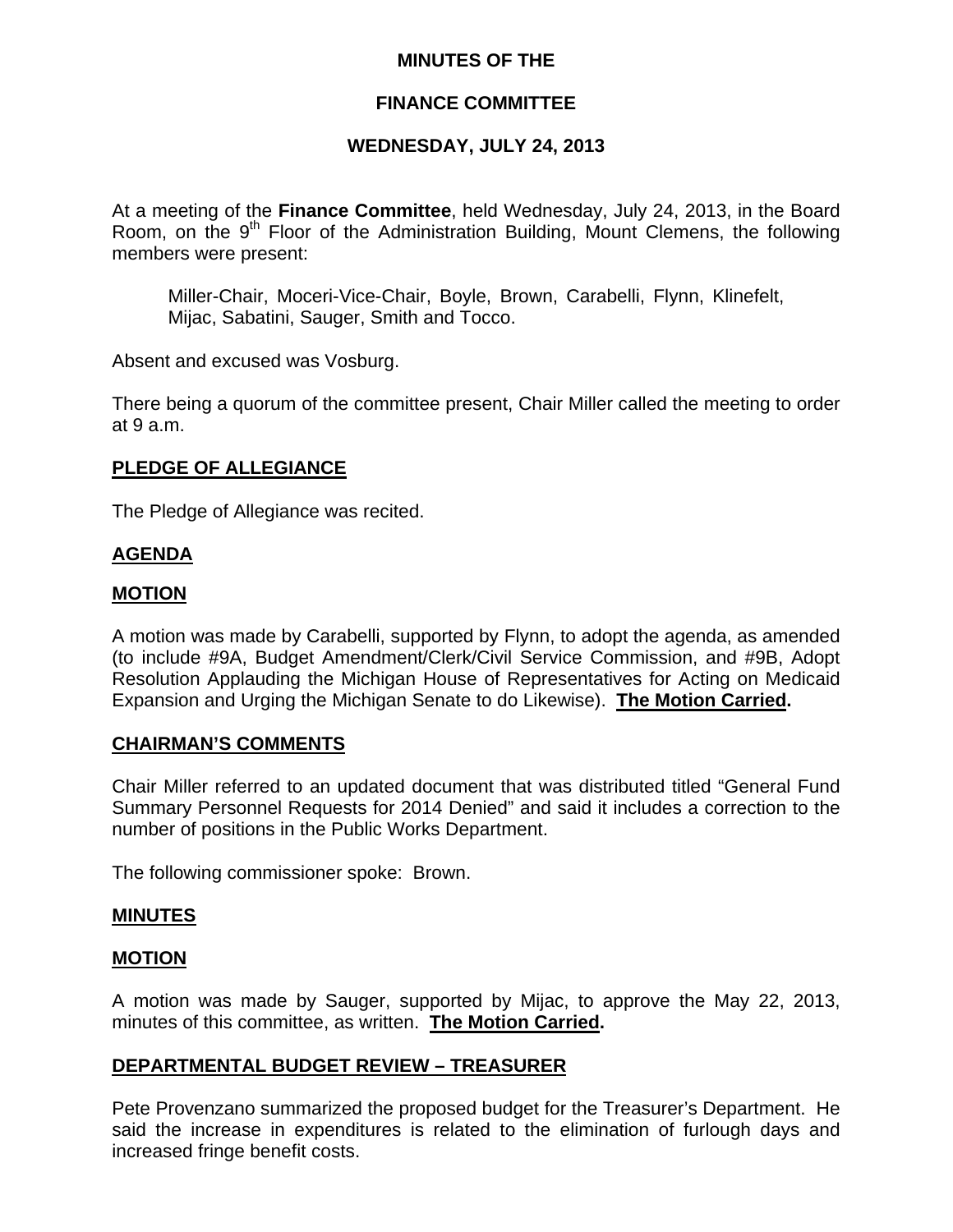Jerry Moffitt, Chief Deputy Treasurer, provided an overview on the activities and accomplishments of the department.

The following commissioners asked questions of Mr. Provenzano and Mr. Moffitt: Carabelli, Brown and Flynn.

### **MOTION**

A motion was made by Carabelli, supported by Sauger, to receive and file the departmental budget review for the Treasurer's Department. **The Motion Carried**.

A recess was taken from 9:21-9:23 a.m.

## **RECOMMENDATIONS FROM 7-22-13 HEALTH & HUMAN SERVICES COMMITTEE MEETING**

### **BUDGET AMENDMENT/HEALTH/FISCAL GRANT FUND**

### **COMMITTEE RECOMMENDATION – MOTION**

A motion was made by Klinefelt, supported by Moceri, to recommend that the Board of Commissioners approve an amendment to the Health Department Fiscal Grant Fund in the amount of \$92,190 with an increase in State – Grants Revenue and accompanying increases in Contract Services and Supplies and Services; Further, this budget action addresses budgetary issues only. It does not constitute the Commission's approval of any County contract. If a contract requires Commission approval under the County's Contracting Policy or the County's Procurement Ordinance, such approval must be sought separately; Further, a copy of this Board of Commissioners' action is directed to be delivered forthwith to the Office of the County Executive. **THE MOTION CARRIED.** 

### **BUDGET AMENDMENT/CSA/HEAD START IN-KIND**

### **COMMITTEE RECOMMENDATION – MOTION**

A motion was made by Brown, supported by Boyle, to recommend that the Board of Commissioners approve an increase in the approved Head Start budget In-Kind revenue and expenditure line items by \$55,825; also, approve budget increases for In-Kind revenues and In-Kind expenditures in the amount equal to In-Kind contributions received over the balance of the fiscal year; Further, this budget action addresses budgetary issues only. It does not constitute the Commission's approval of any County contract. If a contract requires Commission approval under the County's Contracting Policy or the County's Procurement Ordinance, such approval must be sought separately; Further, a copy of this Board of Commissioners' action is directed to be delivered forthwith to the Office of the County Executive. **THE MOTION CARRIED.**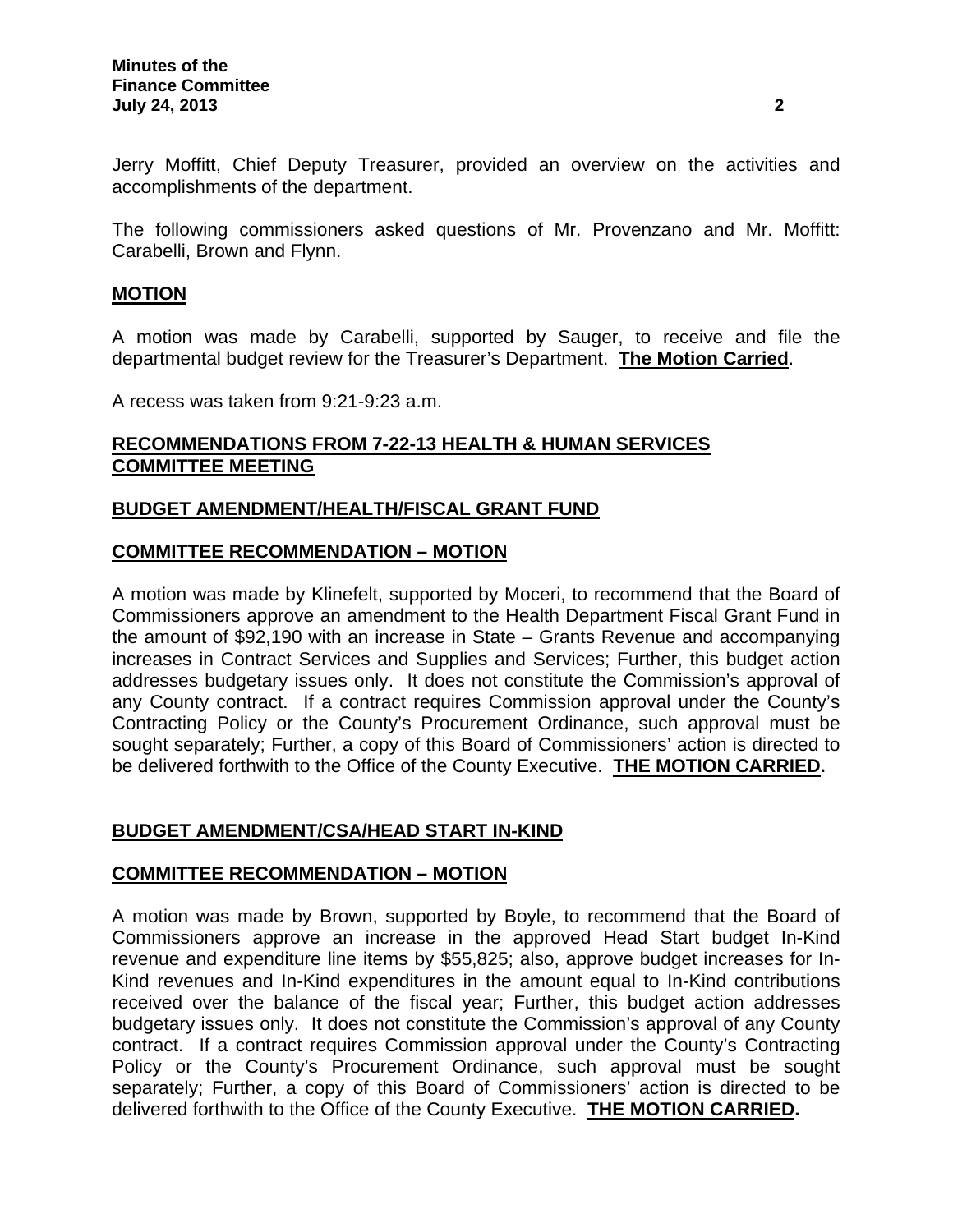## **COMMUNITY DEVELOPMENT ANNUAL PLAN FOR FY 2013/2014**

### **COMMITTEE RECOMMENDATION – MOTION**

A motion was made by Moceri, supported by Flynn, to recommend that the Board of Commissioners approve the Community Development Annual Plan for FY 2013/2014; Further, a copy of this Board of Commissioners' action is directed to be delivered forthwith to the Office of the County Executive.

Commissioner Moceri provided an overview and noted that the plan outlines the public process for community development projects.

Chair Miller called for a vote on the motion and **THE MOTION CARRIED.** 

### **BUDGET AMENDMENT/CLERK/CIVIL SERVICE COMMISSION (WAIVED BY GOVERNMENT OPERATIONS COMMITTEE CHAIR)**

### **COMMITTEE RECOMMENDATION – MOTION**

A motion was made by Sabatini, supported by Sauger, to recommend that the Board of Commissioners approve an increase in the Civil Service Commission FY 2013 Budget by \$10,812 to allow for the anticipated pre-employment testing for the remainder of FY 2013 as follows: 1012200180135 CS – Doctors, \$4,182 (pre-employment physical examinations) and 1012200183805 CS – Psychological Evaluations, \$6,630 (preemployment psychological examinations); this resolution will be funded through the County Contingency Fund; Further, this budget action addresses budgetary issues only. It does not constitute the Commission's approval of any County contract. If a contract requires Commission approval under the County's Contracting Policy or the County's Procurement Ordinance, such approval must be sought separately; Further, a copy of this Board of Commissioners' action is directed to be delivered forthwith to the Office of the County Executive.

Chair Miller asked that committee move to the next agenda item while waiting for a representative to be present. There were no objections. (see page 4 for vote)

### **PURCHASE OF TWO VACANT PARCELS/DEPARTMENT OF ROADS (WAIVED BY INFRASTRUCTURE COMMITTEE CHAIR)**

### **COMMITTEE RECOMMENDATION – MOTION**

A motion was made by Brown, supported by Sabatini, to recommend that the Board of Commissioners approve the purchase of properties on 32 Mile Road at Eldred Road (Parcel ID #14-01-33-377-035) and 33 Mile Road at Dequindre Road (Parcel ID #14-01- 30-300-015) in Bruce Township from the Macomb County Treasurer's Office in the amount of \$1,292.27 for payment of back taxes owed; this purchase was not planned and has not been budgeted, however, the Department of Roads has sufficient funds within the Right of Way budget to cover this purchase; Further, a copy of this Board of Commissioners' action is directed to be delivered forthwith to the Office of the County Executive.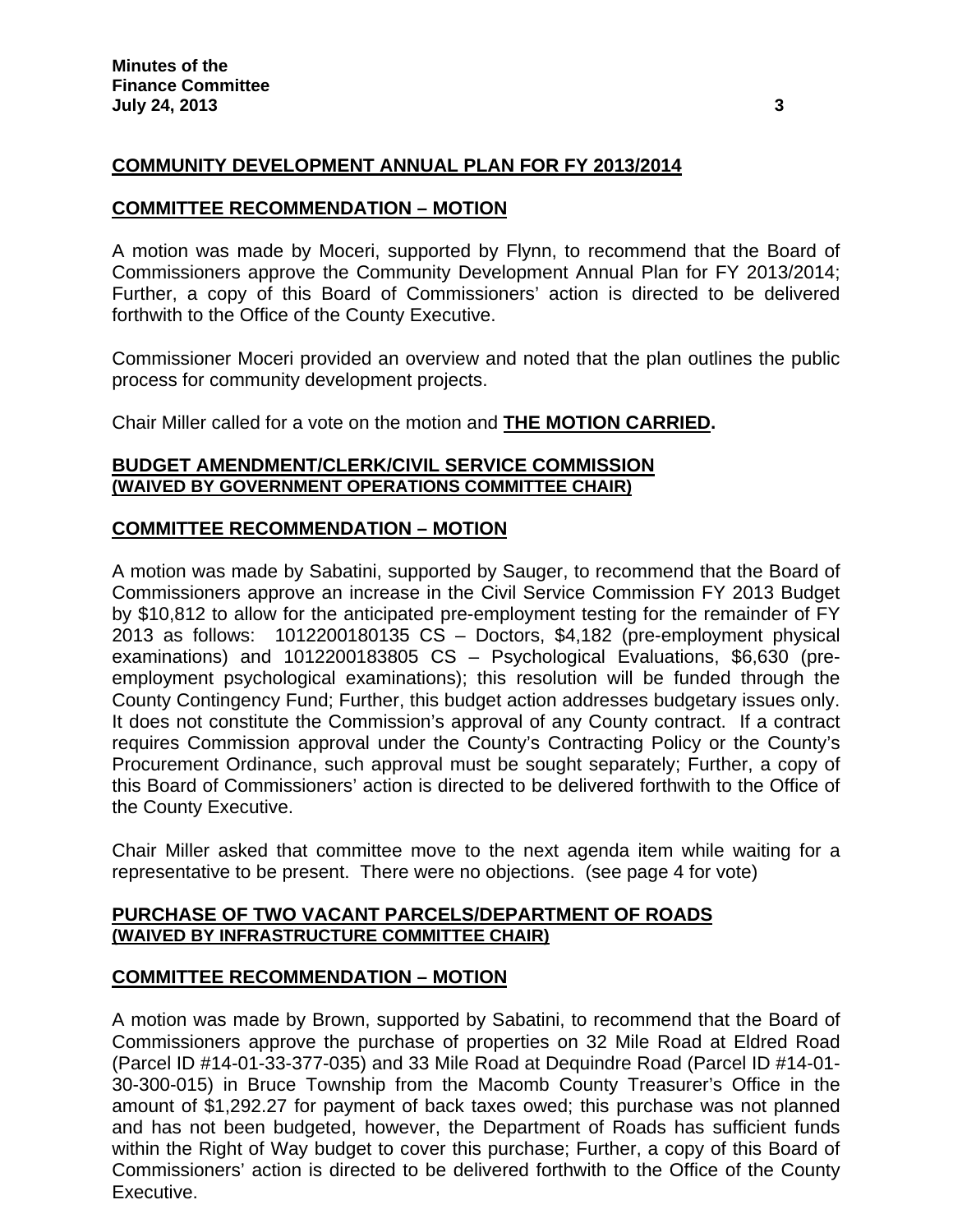Frank Krycia overviewed the process that occurred for each property.

The following commissioners spoke: Flynn, Sauger, Carabelli and Moceri.

Chair Miller called for a vote on the motion and **THE MOTION CARRIED.** 

## **ADOPT RESOLUTION APPLAUDING THE MICHIGAN HOUSE OF REPRESENTATIVES FOR ACTING ON MEDICAID EXPANSION AND URGING THE MICHIGAN SENATE TO DO LIKEWISE (OFFERED BY MOCERI)**

## **COMMITTEE RECOMMENDATION – MOTION**

A motion was made by Moceri, supported by Flynn, to recommend that the Board of Commissioners adopt a resolution applauding the Michigan House of Representatives for acting on Medicaid expansion and urging the Michigan Senate to do likewise.

Commissioners Miller and Tocco requested to be added to the resolution.

The following commissioner spoke: Miller.

Commissioner Tocco requested that the resolution be forwarded to the Community Mental Health Board.

Chair Miller called for a vote on the motion and **THE MOTION CARRIED WITH BROWN, CARABELLI AND SABATINI VOTING "NO."**

## **PURCHASE OF MILITARY SERVICE TIME**

## **COMMITTEE RECOMMENDATION – MOTION**

A motion was made by Brown, supported by Mijac, to recommend that the Board of Commissioners authorize David Willis to purchase two months of military service time in the Macomb County Employees Retirement System under State Law MCLA 46.12a(14); Further, a copy of this Board of Commissioners' action is directed to be delivered forthwith to the Office of the County Executive. **THE MOTION CARRIED.** 

### **BUDGET AMENDMENT/CLERK/CIVIL SERVICE COMMISSION (WAIVED BY GOVERNMENT OPERATIONS COMMITTEE CHAIR)**

Chair Miller moved back to this agenda item and indicated that representatives for the Civil Service Commission are still in another meeting. There were no objections to moving forward with the vote.

Chair Miller called for a vote on the motion to approve and **THE MOTION CARRIED.**

## **CORRESPONDENCE**

There was no correspondence.